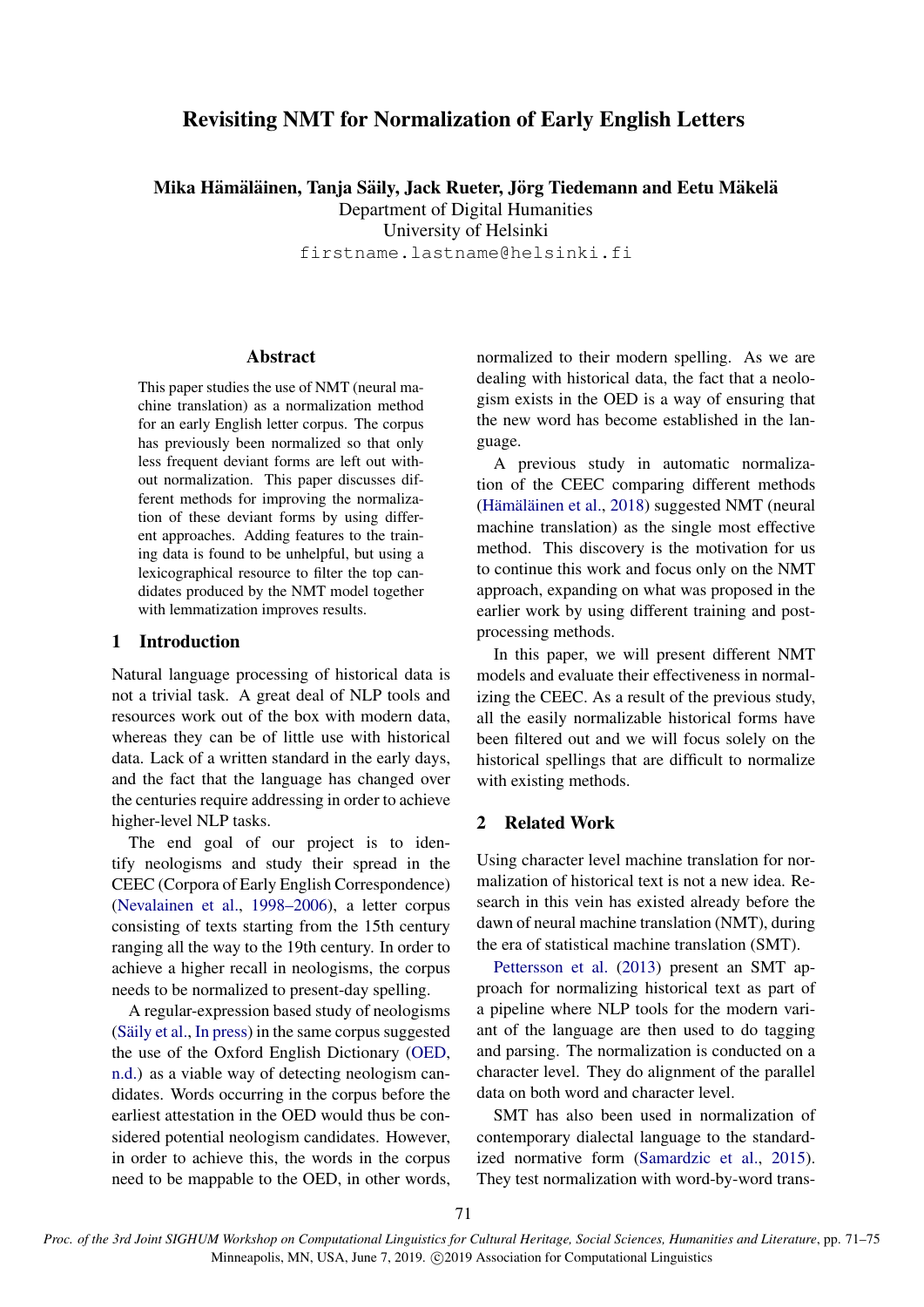lation and character level SMT. The character level SMT improves the normalization of unseen and ambiguous words.

[Korchagina](#page-3-1) [\(2017\)](#page-3-1) proposes an NMT based normalization for medieval German. It is supposedly one of the first attempts to use NMT for historical normalization. The study reports NMT outperforming the existing rule-based and SMT methods.

A recent study by [Tang et al.](#page-4-5) [\(2018\)](#page-4-5) compared different NMT models for historical text normalization in five different languages. They report that NMT outperforms SMT in four of the five languages. In terms of performance, vanilla RNNs are comparable to LSTMs and GRUs, and also the difference between attention and no attention is small.

# 3 The Corpus

We use the CEEC as our corpus. It consists of written letters from the 15th all the way to the 19th century. The letters have been digitized by hand by editors who have wanted to maintain the linguistic form as close to the original as possible. This means that while our data is free of OCR errors, words are spelled in their historical forms.

The corpus has been annotated with social metadata. This means that for each author in the corpus we can get various kinds of social information such as the rank and gender of the author, time of birth and death and so on. The corpus also records additional information on a per letter basis, such as the year the letter was written, the relationship between the sender and the recipient, and so on.

### 4 The NMT Approach

We use Open $NMT<sup>1</sup>$  $NMT<sup>1</sup>$  $NMT<sup>1</sup>$  [\(Klein et al.,](#page-3-2) [2017\)](#page-3-2) to train the NMT models discussed in this paper. The models are trained on a character level. This means that the model is supplied with parallel lists of historical spellings and their modern counterparts, where the words have been split into individual characters separated by white spaces.

The training is done for pairs of words, i.e. the normalization is to be conducted without a context. The NMT model would then treat individual characters as though they were words in a sentence and "translate" them into the corresponding modernized spelling.

#### 4.1 The Parallel Data

We use different sources of historical-modern English parallel data. These include the normalized words from the CEEC, the historical forms provided in the OED and the historical lemmas in the Middle English Dictionary [\(MED,](#page-4-6) [n.d.\)](#page-4-6) that have been linked to the OED lemmas with modern spelling. This parallel data of 183505 words is the same as compiled and used in Hämäläinen et al. [\(2018\)](#page-3-0).

For testing the accuracy of the models we prepare by hand gold standards by taking sets of 100 words of the previously non-normalized words in the CEEC. The accuracy is tested as an exact match to the gold standard. We prepare one generic test set and four century specific test sets of the 15th, 16th, 17th and 18th century words. Each of these five gold-annotated test sets consists of 100 words normalized by a linguist knowledgeable in historical English. The reason why we choose to prepare our own gold standard is that we are interested in the applicability of our approach in the study of the CEEC corpus as a step in our neologism identification pipeline.

#### 4.2 Different NMT models

The previous work (Hämäläinen et al., [2018\)](#page-3-0) on the normalization of the CEEC corpus used the default settings of OpenNMT. This means that the encoder is a simple recurrent neural network (RNN), there are two layers both in the encoder and the decoder and the attention model is the general global attention presented by [Luong et al.](#page-4-7) [\(2015\)](#page-4-7).

In this section we train the model with different parameters to see their effect on the accuracy of the model. The accuracy is evaluated and reported over a concatenated test set of all the five different gold standards.

At first, we change one parameter at a time and compare the results to the default settings. We try two different encoder types, bi-directional recurrent neural networks (BRNNs) and mean, which is an encoder applying mean pooling. BRNN uses two independent encoders to encode the sequence reversed and without reversal. The default RNN, in contrast, only encodes the sequence normally without reversing it.

In addition to the default attention model, we also try out the MLP (multi-layer perceptron) model proposed by [Bahdanau et al.](#page-3-3) [\(2014\)](#page-3-3). We

<span id="page-1-0"></span><sup>&</sup>lt;sup>1</sup>Version 0.2.1 of opennmt-py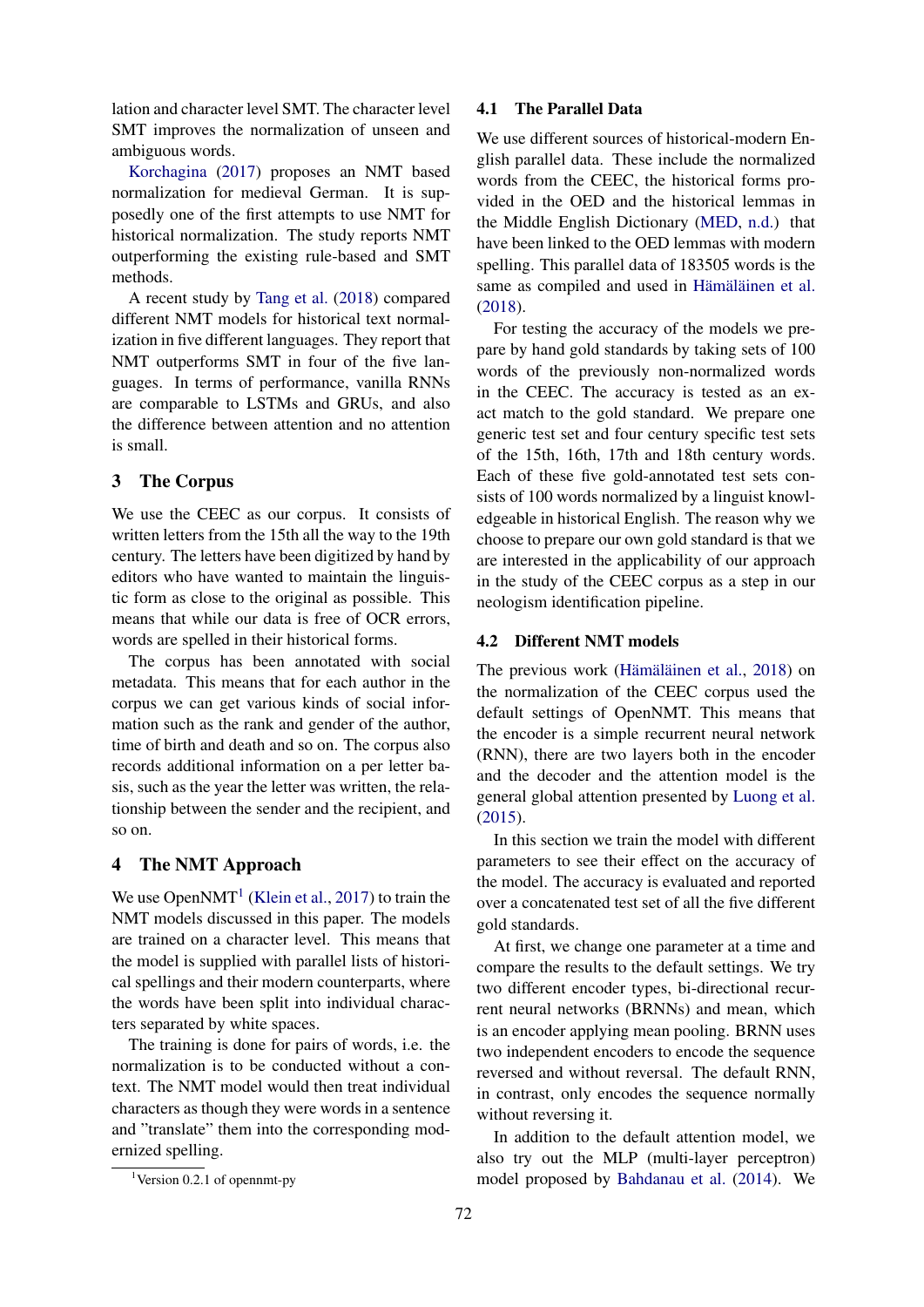change the number of layers used by the encoder and decoder and run the training with four and six layers for both encoding and decoding.

<span id="page-2-0"></span>

|      |         |       |      |       |             |        | eSpeak IPA       | 43% | 35% | $52\%$ | 20%    | 36% |
|------|---------|-------|------|-------|-------------|--------|------------------|-----|-----|--------|--------|-----|
|      |         |       |      |       |             |        | <i>Metaphone</i> | 22% | 23% | $25\%$ | 12%    | 23% |
|      | default | mlp   | mean | brnn  | lavers      | layers | <b>Bigram</b>    | 16% | 9%  | $1\%$  | 3%     | 9%  |
| acc. | 35.6%   | 36.6% | 13%  | 39.8% | $2\%$<br>27 | 36.6%  | No feature       | 45% | 35% | 48%    | $25\%$ | 42% |

Table 1: Accuracy of each method

Table [1](#page-2-0) shows the accuracy of the model trained with the different parameters. BRNNs seem to produce the best results, while the MLP attention model and additional layers can be beneficial over the default attention and number of layers. Next, we will try out different combinations with the BRNN encoder to see whether we can increase the overall accuracy.

<span id="page-2-1"></span>

|      | brnn  | brnn   | hrnn      | $brnn+mlp$ |  |
|------|-------|--------|-----------|------------|--|
|      |       | $+mlp$ | +4 layers | +4 layers  |  |
| acc. | 39.8% | $36\%$ | 35.8%     | 38.2%      |  |

Table 2: Accuracy of BRNN models

We can see in Table [2](#page-2-1) that the BRNN with the default attention and the default number of layers works better than the other combinations. This means that for our future models, we will pick the BRNN encoder with default settings.

#### 4.3 Additional Information

The previous study (Hämäläinen et al., [2018\)](#page-3-0) showed that using information about the centuries of the historical forms in training the NMT and SMT models was not beneficial. However, there might still be other additional information that could potentially boost the performance of the NMT model. In this part, we show the results of models trained with different additional data.

In addition to the century, the CEEC comes with social metadata on both the letters and the authors. We use the sender ID, sender rank, relationship code and recipient rank as additional information for the model. The sender ID is used to uniquely identify different senders in the CEEC, the ranks indicate the person's social status at the time of the letter (such as nobility or upper gentry) and the relationship code indicates whether the sender and recipient were friends, had a formal relationship and so on.

The social information is included in the parallel data in such a way that for each historical form,

<span id="page-2-3"></span>

|                              | 15 <sub>th</sub> | 16th | 17th | 18th | generic |
|------------------------------|------------------|------|------|------|---------|
| eSpeak IPA<br>with graphemes | 22%              | 25%  | 31%  | 14%  | 20%     |
| Only<br>eSpeak IPA           | 43%              | 35%  | 52%  | 20%  | 36%     |
| Metaphone                    | 22%              | 23%  | 25%  | 12%  | 23%     |
| <b>Bigram</b>                | 16%              | 9%   | 11%  | 3%   | 9%      |
| No feature                   | 45%              | 35%  | 48%  | 25%  | 42%     |

Table 3: Results with additional information

the social metadata is added if the form has appeared in the CEEC. If the form has not appeared in the CEEC, generic placeholders are added instead of real values. The metadata is appended as a list separated by white spaces to the beginning of each historical form.

When reading the historical letters, what is helpful for a human reader in understanding the historical forms is reading them out loud. Because of this discovery, we add pronunciation information to the parallel data. We add an estimation of pronunciation to the beginning of each historical form as an individual token. This estimation is done by the Metaphone algorithm [\(Philips,](#page-4-8) [1990\)](#page-4-8). Metaphone produces an approximation of the pronunciation of a word, not an exact phonetic representation, which could be useful for the NMT model.

In addition to the Metaphone approximation, we use eSpeak  $NG^2$  $NG^2$  to produce an IPA transcription of the historical forms. For the transcription, we use British English as the language variant, as the letters in our corpus are mainly from different parts of England. We use the transcription to train two different models, one where the transcription is appended character by character to the beginning of the historical form, and another where we substitute the transcription for the historical form.

The final alteration in the training data we try in this section is that instead of providing more information, we try to train the model with character bigrams rather than the unigrams used in all the other models.

The results for the different approaches discussed in this section are shown in Table [3.](#page-2-3) As we can see, only the eSpeak produced IPA, when it no longer includes the original written form, comes close to using the character unigrams from the parallel data. Training with just the IPA transcription outperforms the character approach only in the 17th century.

<span id="page-2-2"></span><sup>2</sup> https://github.com/espeak-ng/espeak-ng/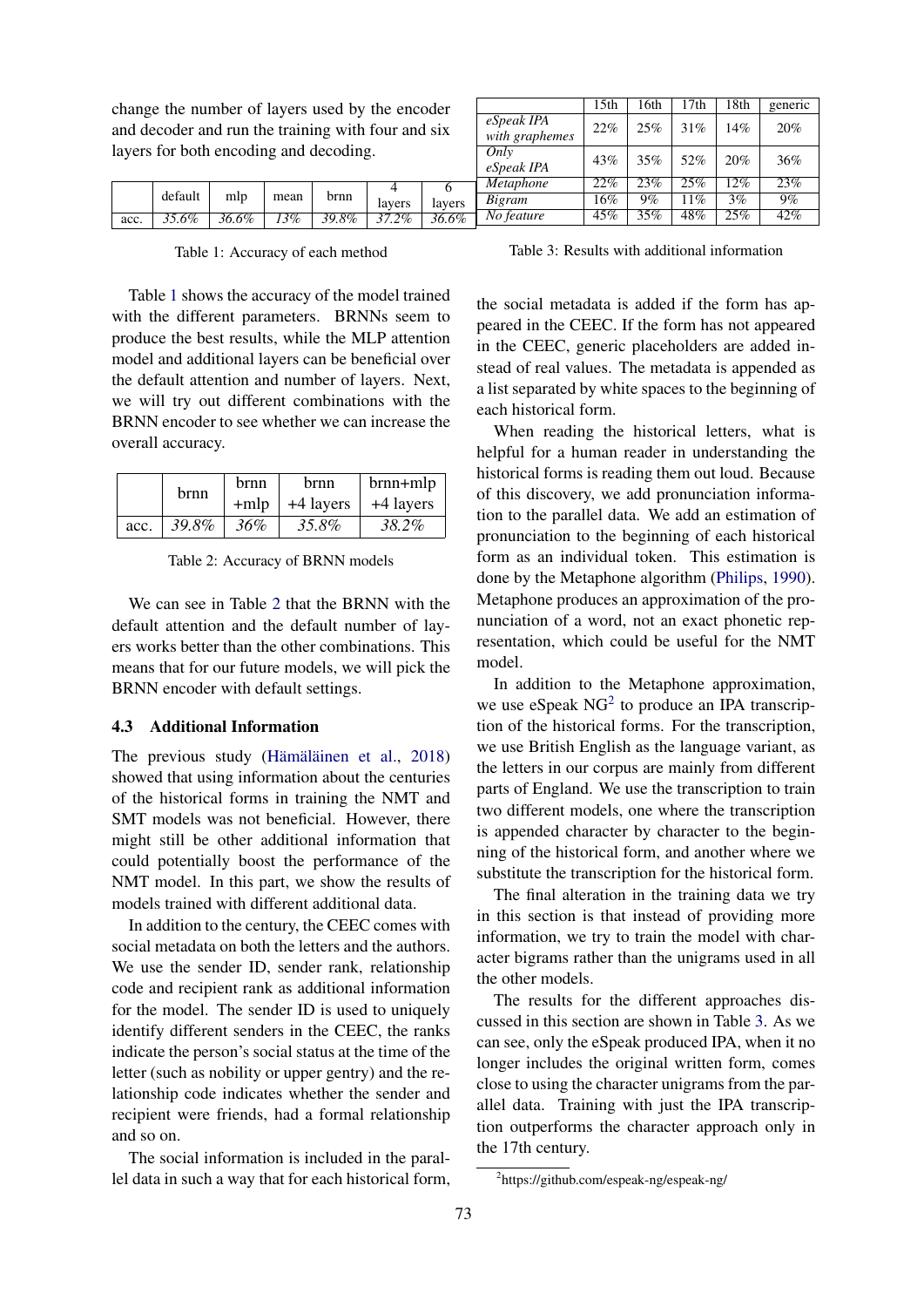### 4.4 Picking Normalization Candidate

Looking at the results of the NMT model, we can see that more often than not, when the normalization is not correct, the resulting word form is not a word of the English language. Therefore, it makes sense to explore whether the model can reach a correct normalization if instead of considering the best normalization candidate produced by the NMT model, we look at multiple top candidates.

During the translation step, we make the NMT model output 10 best candidates. We go through these candidates starting from the best one and compare them against the OED. If the produced modern form exists in the OED or exists in the OED after lemmatization with Spacy [\(Honnibal](#page-3-4) [and Montani,](#page-3-4)  $2017$ <sup>[3](#page-3-5)</sup>, we pick the form as the final normalization. In other words, we use a dictionary to pick the best normalization candidate that exists in the English language.

<span id="page-3-6"></span>

|            | 15th |                                   |  | $16th$ 17th 18th generic |
|------------|------|-----------------------------------|--|--------------------------|
| <b>OED</b> |      | $49\%$   $42\%$   $51\%$   $19\%$ |  | 43%                      |
| +Lemma     |      |                                   |  |                          |
| Lemma      |      | $45\%$   $35\%$   $48\%$   $25\%$ |  | 42%                      |

Table 4: Results with picking the best candidate with OED

Table [4](#page-3-6) shows the results when we pick the first candidate that is found in the OED and when we only use the top candidate for the BRNN model. We can see improvement on all the test sets except for the 18th century.

<span id="page-3-7"></span>

|            | 15 <sub>th</sub> |                                   |        | 16th   17th   18th   generic |
|------------|------------------|-----------------------------------|--------|------------------------------|
| <b>OED</b> | 69%              | 78%   71%                         | $50\%$ | 61%                          |
| +Lemma     |                  |                                   |        |                              |
| Lemma      |                  | $61\%$   $67\%$   $63\%$   $45\%$ |        | 53%                          |

Table 5: Results with OED and lemmatization

If we lemmatize both the input of the NMT model and the correct modernized form in the gold standard with Spacy before the evaluation, we can assess the overall accuracy of OED mapping with the normalization strategies. The results shown in Table [5](#page-3-7) indicate a performance boost in the mapping task, however this type of normalization does not match the actual inflectional forms. Nevertheless, in our case, lemmatization is possible as we are ultimately interested in mapping words to the OED rather than their exact form in a sentence.

## 5 Conclusions

Improving the NMT model for normalization is a difficult task. A different sequence-to-sequence model can improve the results to a degree, but the gains are not big. Adding more features, no matter how useful they might sound intuitively, does not add any performance boost. At least that is the case for the corpus used in this study, as the great deal of social variety and the time-span of multiple centuries represented in the CEEC are reflected in the non-standard spelling.

Using a lexicographical resource and a good lemmatizer, as simplistic as they are, are a good way to improve the normalization results. However, as getting even more performance gains for the NMT model seems tricky, probably the best direction for the future is to improve on the method for picking the contextually most suitable normalization out of the results of multiple different normalization methods as originally explored in Hämäläinen et al. [\(2018\)](#page-3-0). Thus, the small improvement of this paper can be brought back to the original setting as one of the normalization methods.

#### **References**

- <span id="page-3-3"></span>Dzmitry Bahdanau, Kyunghyun Cho, and Yoshua Bengio. 2014. Neural machine translation by jointly learning to align and translate. *arXiv preprint arXiv:1409.0473*.
- <span id="page-3-4"></span>Matthew Honnibal and Ines Montani. 2017. spaCy 2: Natural Language Understanding with Bloom Embeddings, Convolutional Neural Networks and Incremental Parsing. *To appear*.
- <span id="page-3-0"></span>Mika Hämäläinen, Tanja Säily, Jack Rueter, Jörg Tiedemann, and Eetu Mäkelä. 2018. [Normalizing](https://aclweb.org/anthology/W18-4510) [early English letters to Present-day English spelling.](https://aclweb.org/anthology/W18-4510) In *Proceedings of the 2nd Joint SIGHUM Workshop on Computational Linguistics for Cultural Heritage, Social Sciences, Humanities and Literature*, pages 87–96.
- <span id="page-3-2"></span>Guillaume Klein, Yoon Kim, Yuntian Deng, Jean Senellart, and Alexander M. Rush. 2017. [Open-](https://doi.org/10.18653/v1/P17-4012)[NMT: Open-Source Toolkit for Neural Machine](https://doi.org/10.18653/v1/P17-4012) [Translation.](https://doi.org/10.18653/v1/P17-4012) In *Proc. ACL*.
- <span id="page-3-1"></span>Natalia Korchagina. 2017. Normalizing medieval german texts: from rules to deep learning. In *Proceedings of the NoDaLiDa 2017 Workshop on Processing Historical Language*, pages 12–17.

<span id="page-3-5"></span><sup>&</sup>lt;sup>3</sup>With model en\_core\_web\_md